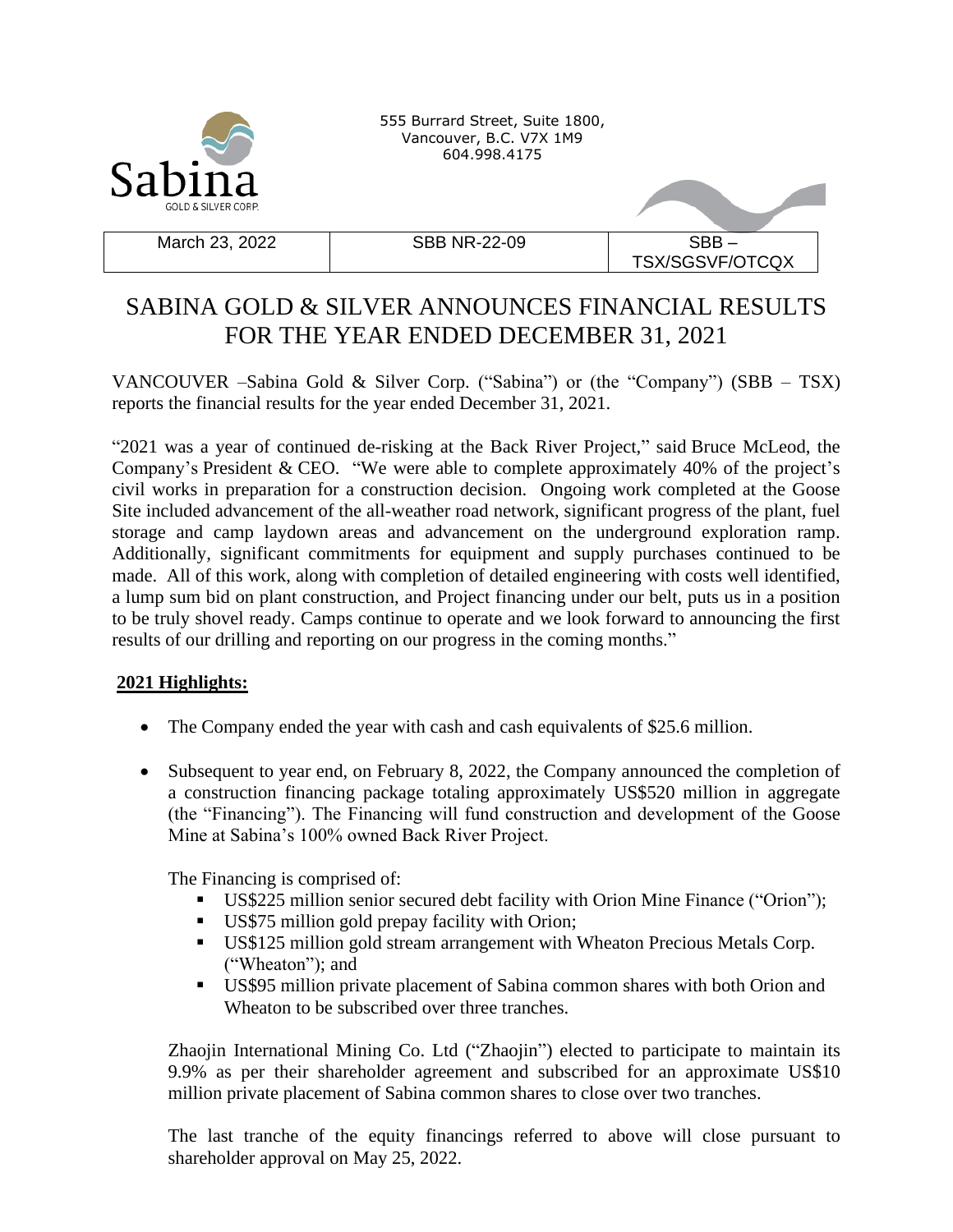- Subsequent to year end, on March 21, 2022, the Company announced an agreement with a syndicate of underwriters led by BMO Capital Markets for a bought deal financing of 71,000,000 common shares at a price of \$1.55 per common share for gross proceeds of approximately \$110 million (the "Offering"). The Company has granted the Underwriters an option, exercisable at the offering price for a period of 30 days following the closing of the Offering, to purchase up to an additional 15% of Common Shares issued to cover over-allotments, if any. The Offering is expected to close on or about March 30, 2022 and is subject to Sabina receiving all necessary regulatory approvals.
- Completed equity financings for total gross proceeds of \$54.0 million, including:
	- o Bought deal prospectus financing of 18,000,000 common shares at a price of \$1.95 per common share for gross proceeds of \$35.1 million. The Company completed a concurrent private placement financing of 2,117,640 common shares at \$1.95 per share with Zhaojin for proceeds of \$4.1 million.
	- o Private placement financing of 7,200,821 flow-through common shares at a price of \$1.87 per flow-through common share for gross proceeds of \$13.5 million. The Company completed a concurrent private placement financing of 892,903 common shares at \$1.50 per share with Zhaojin or gross proceeds of \$1.3 million.
- The Company also engaged in the following activities in 2021:
	- o Completed an updated mineral resource estimate for the Project. Resources now total 6.32 million ounces (33,452,000 tonnes at 5.88 g/t) in the Measured and Indicated ("M&I") categories and an additional 2.86 million ounces (13,794,000 tonnes at 6.44 g/t) in the Inferred category. The Company increased the mineral reserve estimate in all categories on the Goose Project from 2.5 million ounces to 3.5 million ounces.
	- o Announced the results of its updated feasibility study ("UFS"), increasing total gold production by 1.0 million ounces. The UFS indicates the Project generates a post-tax internal rate of return ("IRR") of 27.7% and net present value (5%), ("NPV5%") of C\$1.1B (US\$860M) with a rapid pay back of 2.3 years using a gold price of US\$1,600/oz and an exchange rate of 1.31 \$C/\$US.
	- o Acquired a variety of mobile equipment through equipment financing loans with two suppliers, which included the phase 1 open pit mining fleet and certain underground equipment required to develop the underground exploration ramp.
	- o Advanced underground development of the exploration ramp, following the successful collaring of the 5 meter x 5 meter portal in Q2 2021. The ramp is driving toward the Umwelt underground to provide an underground platform from which to further explore and expand the Umwelt deposit.
	- o Completed detailed engineering and received issued-for-construction drawings for the process plant, as well as completed detailed engineering on the Goose fuel farm design.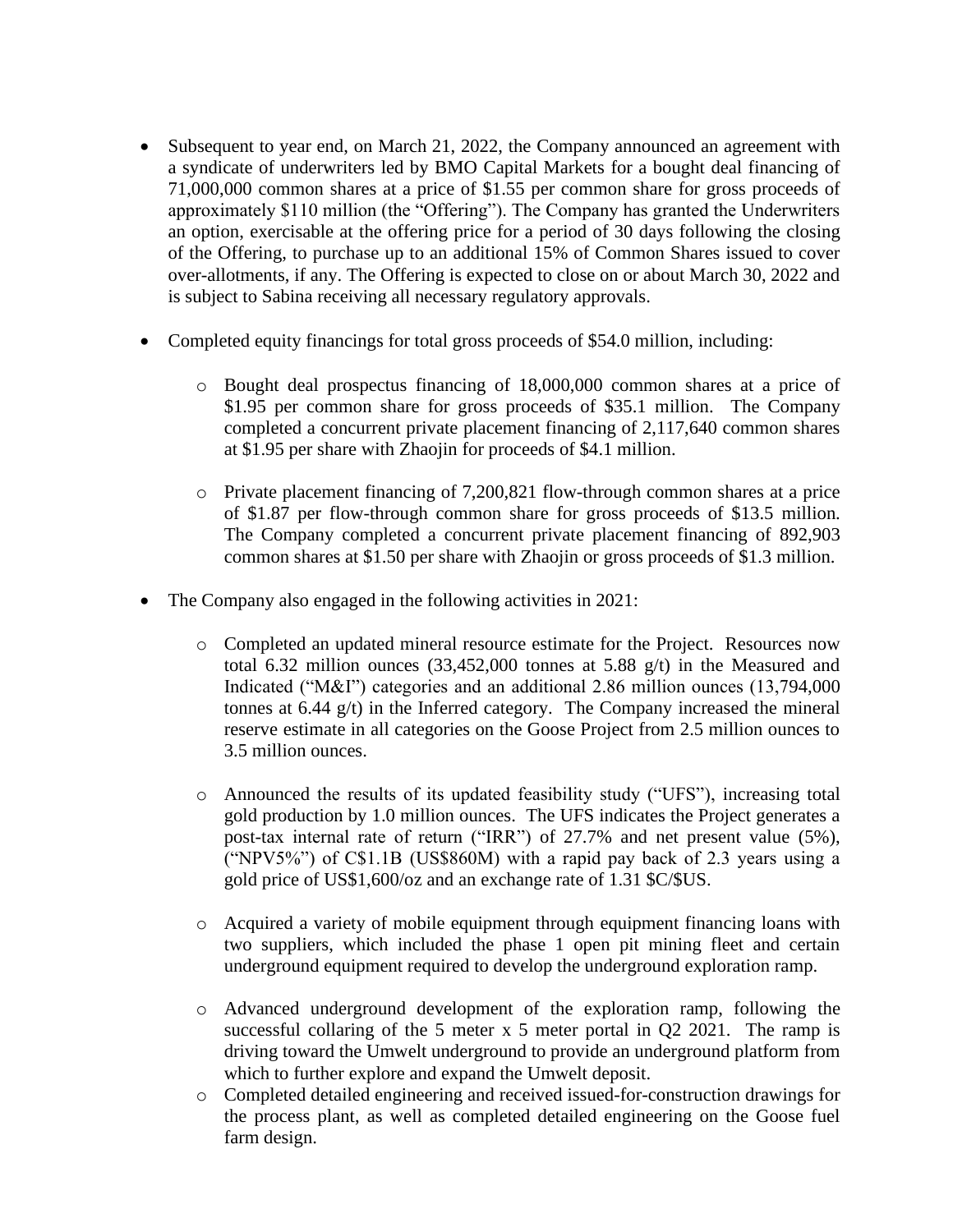- o Received multiple sealifts from Sabina's eastern shipping corridor (via carrier Nunavut Eastern Arctic Shipping Inc.) and western shipping corridor (via carrier Marine Transportation Services) at the Port Facility, with all cargo offloaded safely to the laydown area. These shipments included critical path procurement items that were acquired in 2021. Additionally, the Company received its first shipment of bulk diesel, with 2 million litres transferred without incident from the shoreline pad up to the new 10 million litre bulk storage tank at the Port Facility.
- o Completed a spring drill program of 4,482 meters over 18 holes, targeting an equal mix of early-stage exploration areas and the Hook zone.
- o Executed a summer field exploration program at the George site, located 50km north of the Goose site, with field work consisting of mapping and rock sampling for evaluation and modeling of drill targets outside of the current George resource areas.
- For the year ended December 31, 2021, the Company reported a net loss of \$8.0 million or \$0.02 per share.

For the Year End 2021 financial statements and Management's Discussion and Analysis, please see the Company website at [www.sabinagoldsilver.com](http://www.sabinagoldsilver.com/) or on SEDAR.

## **SABINA GOLD & SILVER CORP**

Sabina Gold & Silver Corp. is an emerging gold mining that 100% owns the district scale, advanced, high grade Back River Gold District in Nunavut, Canada.

Sabina recently filed an Updated Feasibility Study (the "**UFS**") on its first mine on the district, the Goose Mine, which presents a project that will produce ~223,000 ounces of gold a year (first five years average of 287,000 ounces a year with peak production of 312,000 ounces in year three) for ~15 years with a rapid payback of 2.3 years, with a post-tax IRR of ~28% and NPV<sub>5%</sub> of C\$1.1B. See "National Instrument (NI) 43-101 Technical Report – 2021 Updated Feasibility Study for the Goose Project at the Back River Gold District, Nunavut, Canada" dated March 3, 2021.

Since the UFS, completion of detailed geotechnical test work on the tailings samples and the inclusion of a high-capacity tailings thickener, the tailings storage capacity of the Echo open pit has increased sufficiently to enable the decision to construct the mill at a 4,000 tpd capacity at the outset. This, in addition to optimized equipment selection and detailed engineering has reduced the cost of the expansion from C\$17m to C\$10m when compared to the UFS.

The Project received its final major authorization on June 25, 2020 and is now in receipt of all major permits and authorizations for construction and operations.

The Company is also very committed to its Inuit stakeholders, with Inuit employment and opportunities a focus. The Company has signed a 20-year renewable land use agreement with the Kitikmeot Inuit Association and has committed to various sustainability initiatives under the agreement.

In February 2022, the Company announced it had completed a comprehensive project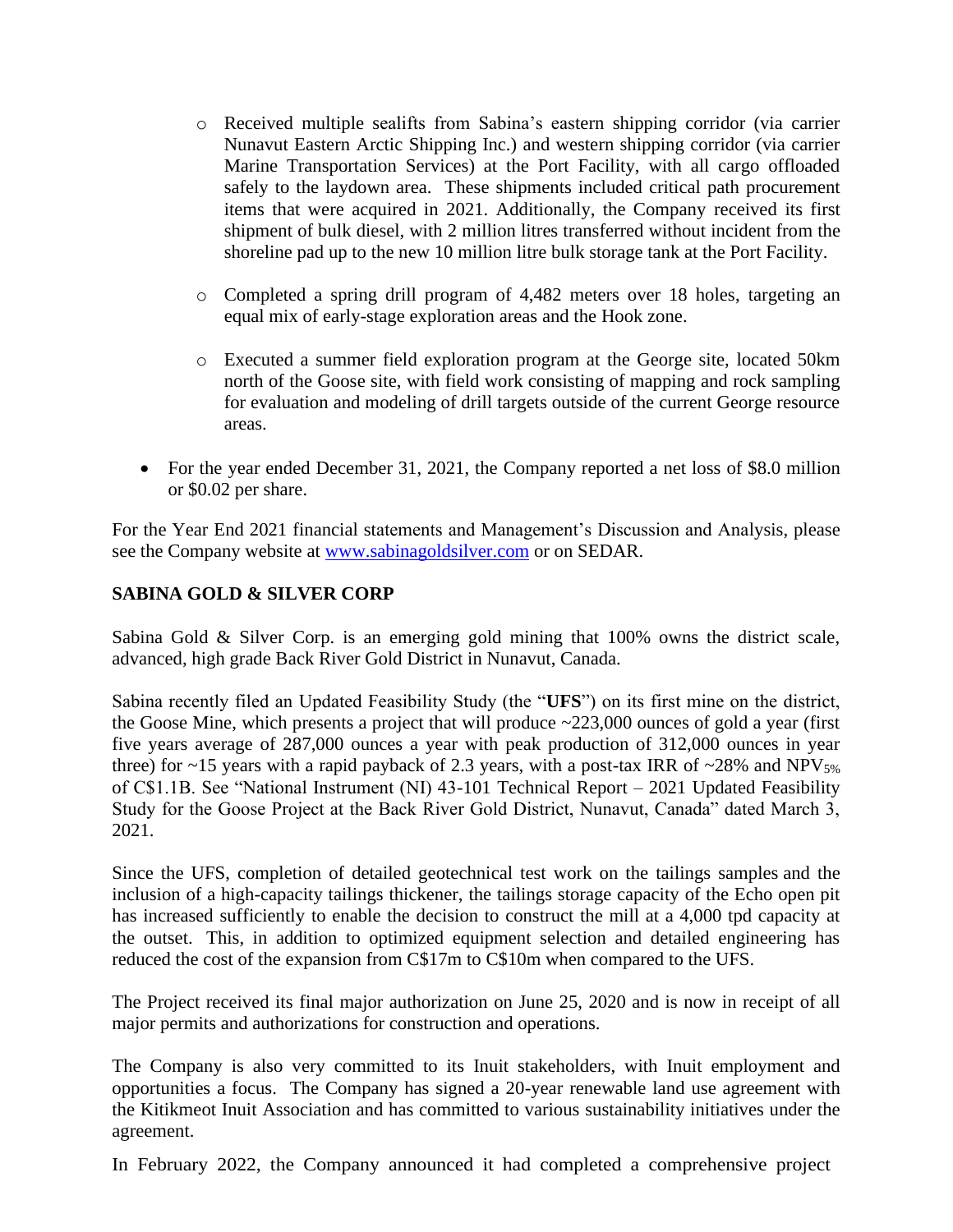financing package for US\$520 million comprised of:

- A US\$225 million senior secured debt facility with Orion Mine Finance;
- A US\$75 million gold prepay facility with Orion Mine Finance;
- A US\$125 million gold stream arrangement with Wheaton Precious Metals; and
- A US\$95 million private placement of Sabina Common shares subscribed to by both Orion and Wheaton Precious Metals.

In addition to Back River, Sabina also owns a significant silver royalty on Glencore's Hackett River Project. The silver royalty on Hackett River's silver production is comprised of 22.5% of the first 190 million ounces produced and 12.5% of all silver produced thereafter.

For further information please contact:

Nicole Hoeller, Vice-President, Communications: **1 888 648-4218** 

**[nhoeller@sabinagoldsilver.com](mailto:nhoeller@sabinagoldsilver.com)**

## **Forward Looking Information**

*This news release contains "forward-looking information" within the meaning of applicable securities laws (the "forward-looking statements"), including, but not limited to, statements related to the expected use of proceeds of the Offering and the projections and assumptions of the results of the UFS. These forward-looking statements are made as of the date of this news release. Readers are cautioned not to place undue reliance on forward-looking statements, as there can be no assurance that the future circumstances, outcomes or results anticipated in or implied by such forward-looking statements will occur or that plans, intentions or expectations upon which the forwardlooking statements are based will occur. While we have based these forward-looking statements on our expectations about future events as at the date that such statements were prepared, the statements are not a guarantee that such future events will occur and are subject to risks, uncertainties, assumptions and other factors which could cause events or outcomes to differ materially from those expressed or implied by such forward-looking statements. Such factors and assumptions include, among others, the uncertainty of production, development plans and costs estimates for the Back River Gold Project; discrepancies between actual and estimated mineral reserves and mineral resources, between actual and estimated development and operating costs; the interpretation of drill, metallurgical testing and other exploration results; the ability of the Company to retain its key management employees and skilled and experienced personnel; exploration, development and mining risks and the inherently dangerous nature of the mining industry, and the risk of inadequate insurance or inability to obtain insurance to cover these risks and other risks and uncertainties; property and mineral title risks including defective title to mineral claims or property; the effects of general economic conditions, commodity prices, changing foreign exchange rates and actions by government and regulatory authorities; and misjudgments in the course of preparing forward-looking statements. In addition, there are known and unknown risk factors which could cause our actual results, performance or achievements to differ materially from any future results, performance or achievements expressed or implied by the forward-looking statements. Known risk factors include risks associated with exploration and project development; the need for additional financing; the calculation of mineral resources and reserves; operational risks associated with mining and mineral processing; fluctuations in metal prices; title matters; government regulation; obtaining and renewing necessary licenses and permits; environmental liability and insurance; reliance on key personnel; the potential for conflicts of interest among certain of our officers or directors; the absence of dividends; currency fluctuations; labour disputes; competition; dilution; the volatility of the our common share price and volume; future sales of shares by existing shareholders; and other risks and uncertainties, including those relating to the Back River Project and general risks associated with the mineral exploration and development industry described in our Annual Information Form, financial statements and MD&A for the fiscal period ended December 31, 2020 filed with the Canadian Securities Administrators and available at www.sedar.com. Although we have attempted to identify important factors that could cause actual actions, events or*